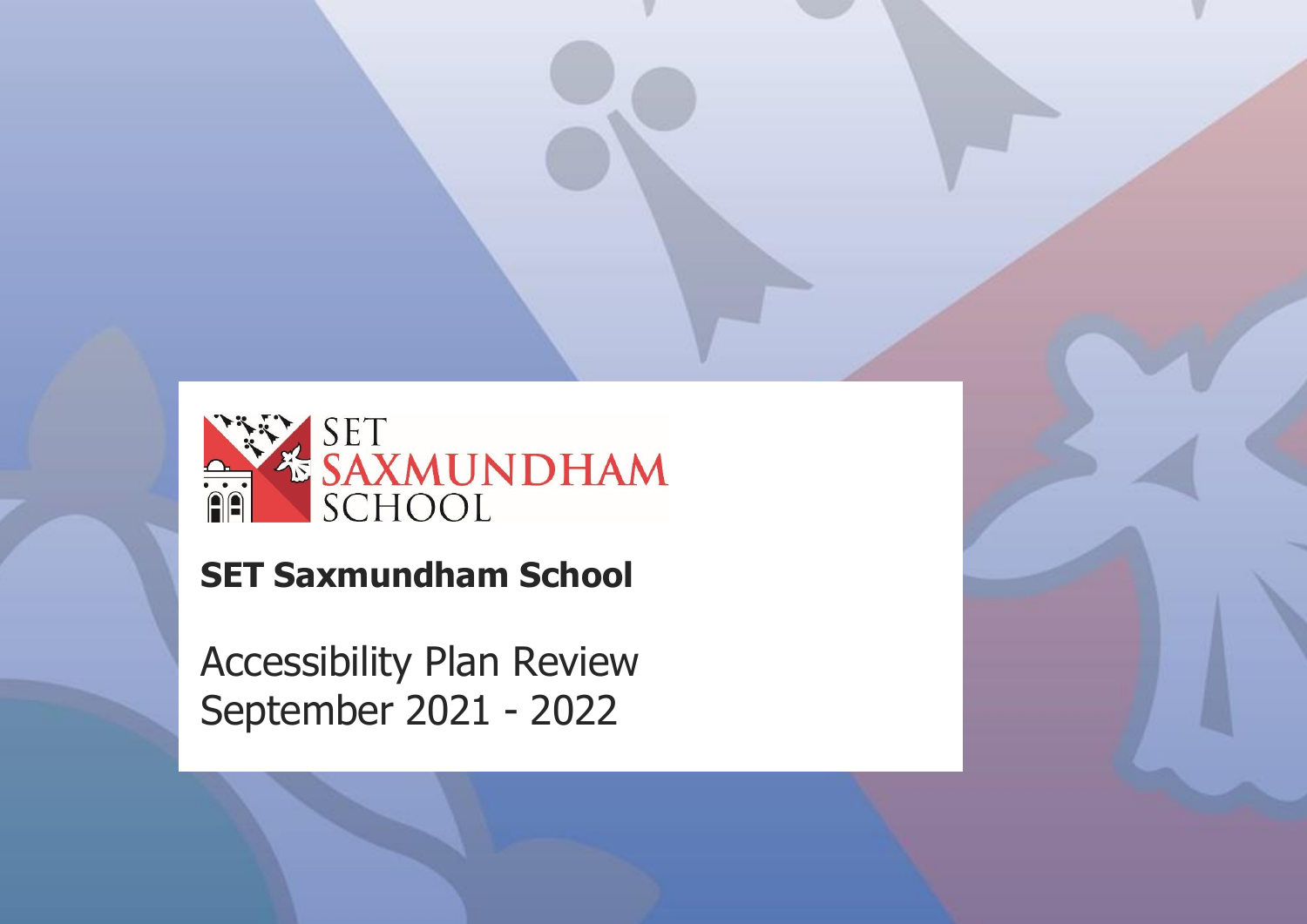

#### **Accessibility Plan- Identifying Barriers to Access**

| <b>Organisational</b>                                                                                                                                         | <b>Complete</b> | In<br><b>Progress</b> | <b>Under</b><br>discussion | Not yet<br><b>addressed</b> |
|---------------------------------------------------------------------------------------------------------------------------------------------------------------|-----------------|-----------------------|----------------------------|-----------------------------|
| Preparation for entry into school. (Admissions Policy- within the resources of the School,<br><b>School Prospectus and student information pack)</b>          |                 |                       |                            |                             |
| Grouping of students (by year group and differentiated lesson plans in place<br>plus individual support e.g. accelerated reader/Lexia for catch up)           |                 |                       |                            |                             |
| Homework policy and practice (policy in place)                                                                                                                | ٠               |                       |                            |                             |
| School discipline and sanctions (reference Behaviour Policy)                                                                                                  | $\blacksquare$  |                       |                            |                             |
| Exclusion procedures (reference Exclusions Policy)                                                                                                            | $\blacksquare$  |                       |                            |                             |
| School clubs and activities (full access as relevant also reference e.g. Trips & Visits Policy)                                                               | $\blacksquare$  |                       |                            |                             |
| School trips, including overseas visits, are made accessible to all students irrespective<br>of attainment or impairment? (Trips policy and risk assessments) |                 |                       |                            |                             |
| The school's arrangements for working with other agencies                                                                                                     | $\blacksquare$  |                       |                            |                             |
| School policies, e.g. anti-bullying, SEN policies, health and safety are in place and reviewed<br>annually.                                                   |                 |                       |                            |                             |

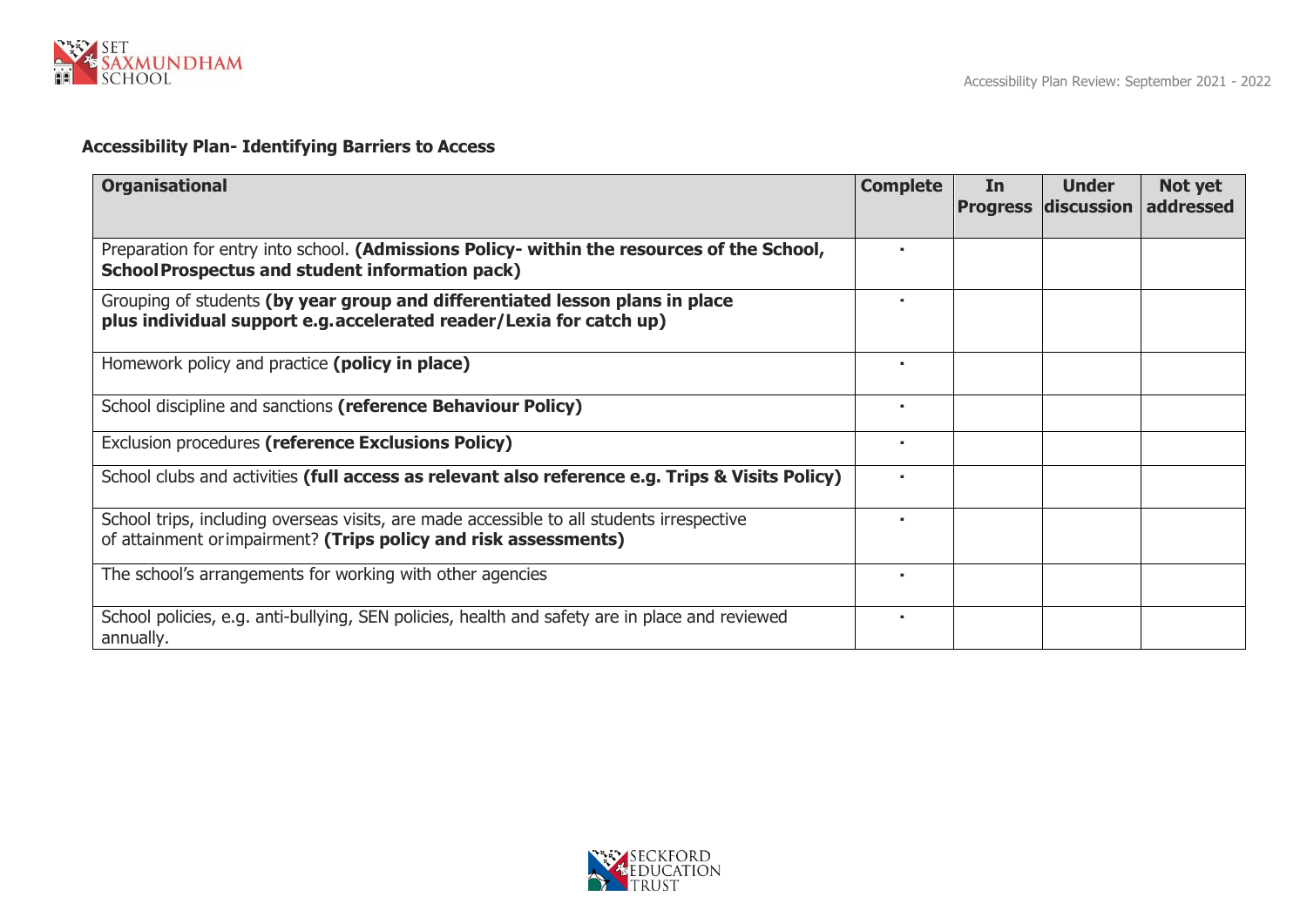

| <b>Physical access</b>                                                                                                                                                                                                                                      | <b>Complete</b> | In        | <b>Under</b><br><b>Progress discussion</b> | Not yet<br>addressed |
|-------------------------------------------------------------------------------------------------------------------------------------------------------------------------------------------------------------------------------------------------------------|-----------------|-----------|--------------------------------------------|----------------------|
| Classrooms are organised for disabled students.                                                                                                                                                                                                             |                 |           |                                            |                      |
| The size and layout of areas – including all academic, sporting, play, social facilities: classrooms,<br>the assembly hall, restaurant, library, gymnasium and outdoor sporting facilities, playgrounds and<br>common rooms - allow access for all students |                 |           |                                            |                      |
| Students who use wheelchairs move around the school without experiencing barriers to access such<br>as those caused by doorways, steps and stairs, toilet facilities and showers.                                                                           |                 | $\bullet$ |                                            |                      |
| Pathways around the school site and parking arrangements are safe, routes logical and well signed.                                                                                                                                                          | ٠               |           |                                            |                      |
| Emergency and evacuation systems are set up to inform ALL students, including students with SEN<br>and disabilities;<br>including alarms with both visual and auditory components.                                                                          |                 | $\bullet$ |                                            |                      |
| Non-visual guides used, to assist people to use buildings including lifts with tactile buttons.                                                                                                                                                             |                 |           |                                            |                      |
| The décor or signage is not confusing or disorientating for disabled students with visual impairment,<br>autism or epilepsy.                                                                                                                                |                 |           |                                            |                      |
| All areas to which students should have access are well lit.                                                                                                                                                                                                |                 |           |                                            |                      |
| Steps have been made to reduce background noise for hearing impaired students such as<br>considering a room's acoustics and noisy equipment                                                                                                                 |                 |           |                                            |                      |
| There is ease of access to all school facilities                                                                                                                                                                                                            | $\mathbf{u}$    |           |                                            |                      |
| Activities to support the curriculum, (e.g. drama group visiting school) have appropriate risk<br>assessments in place to ensure equality of access.                                                                                                        |                 |           | $\bullet$                                  |                      |
| Sports activities are available to all.                                                                                                                                                                                                                     | $\blacksquare$  |           |                                            |                      |
| The school has in place emergency procedures which takes into account the needs of all students                                                                                                                                                             |                 |           |                                            |                      |

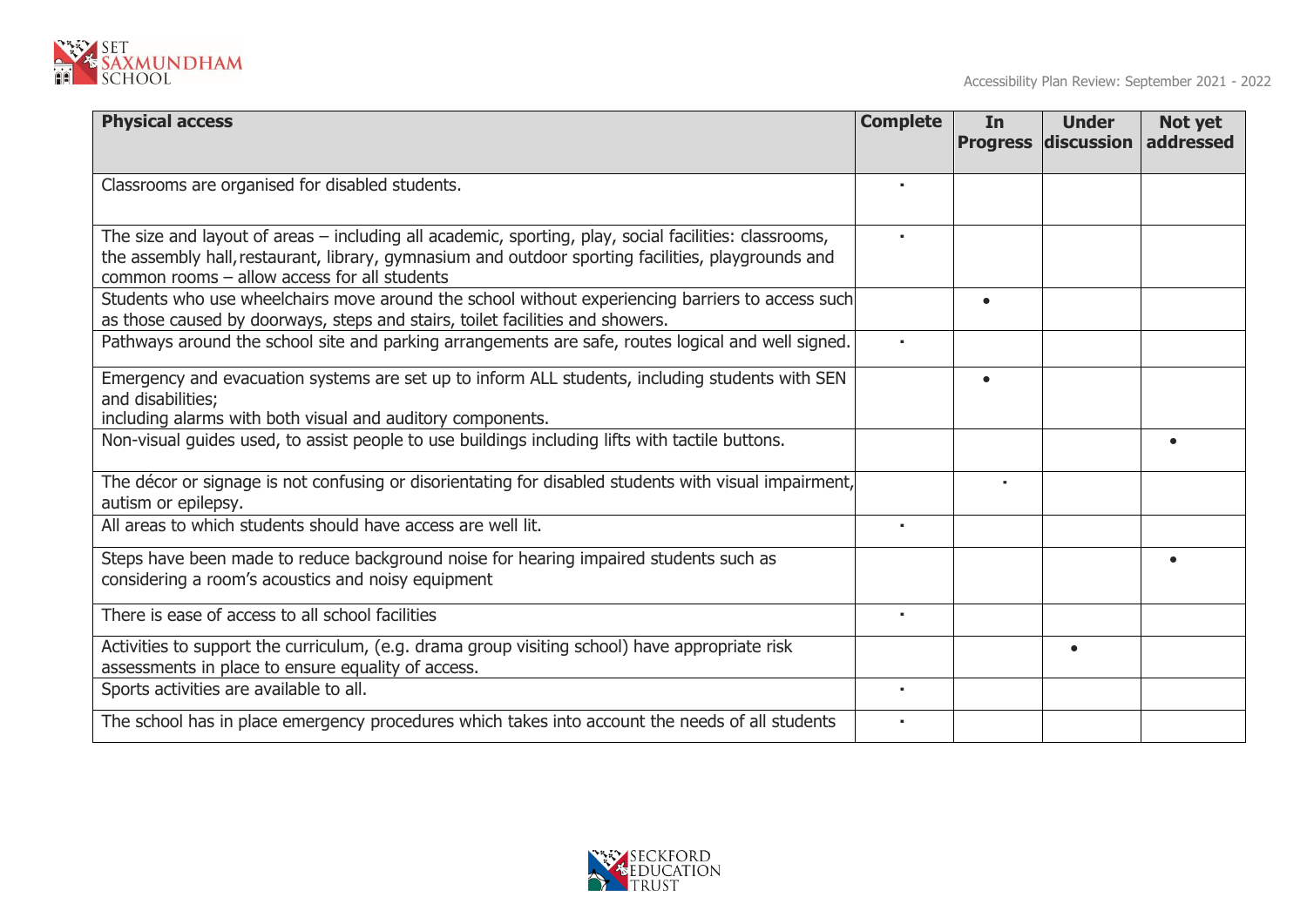

| <b>Curriculum access</b>                                                                                                                                                                                        | <b>Complete</b> | In<br><b>Progress</b> | <b>Under</b><br>discussion | Not yet<br>addressed |
|-----------------------------------------------------------------------------------------------------------------------------------------------------------------------------------------------------------------|-----------------|-----------------------|----------------------------|----------------------|
|                                                                                                                                                                                                                 |                 |                       |                            |                      |
| Lessons provide opportunities for all students to achieve.                                                                                                                                                      |                 |                       |                            |                      |
| Teachers and teaching assistants have the necessary training to teach and support disabled<br>students.                                                                                                         |                 | $\bullet$             |                            |                      |
| All lessons are responsive to student diversity.                                                                                                                                                                |                 |                       |                            |                      |
| Lessons involve work to be done by individuals, pairs, groups and the whole class                                                                                                                               |                 |                       |                            |                      |
| All students are encouraged to take part in music, drama and physical activities.                                                                                                                               |                 |                       |                            |                      |
| Staff provide alternative ways of giving access to experience or understanding for disabled<br>students who cannotengage in particular activities, for example some forms of exercise in<br>physical education. |                 |                       |                            |                      |
| The school provides access to computer technology appropriate for students with disabilities.                                                                                                                   |                 |                       |                            |                      |
| Classroom organisation allows for the needs of all students.                                                                                                                                                    | $\mathbf{r}$    |                       |                            |                      |
| Timetable design takes note of any student who may have a disability or a special educational<br>need.                                                                                                          |                 |                       |                            |                      |
| All students are given consideration for assessment and exam arrangements.                                                                                                                                      |                 |                       |                            |                      |
| All students are prepared for the next phase of education.                                                                                                                                                      |                 |                       |                            |                      |
| Staff recognise and allow for the mental effort expended by some disabled students, for example<br>using lip reading.                                                                                           | ٠               |                       |                            |                      |
| Staff recognise and allow for the additional time required by some disabled students to use<br>equipment in practical work.                                                                                     |                 |                       |                            |                      |
| There are high expectations of all students.                                                                                                                                                                    | $\blacksquare$  |                       |                            |                      |
| Staff seek to remove all barriers to learning and participation. (reference Equal Opportunities<br>Policy)                                                                                                      |                 |                       |                            |                      |

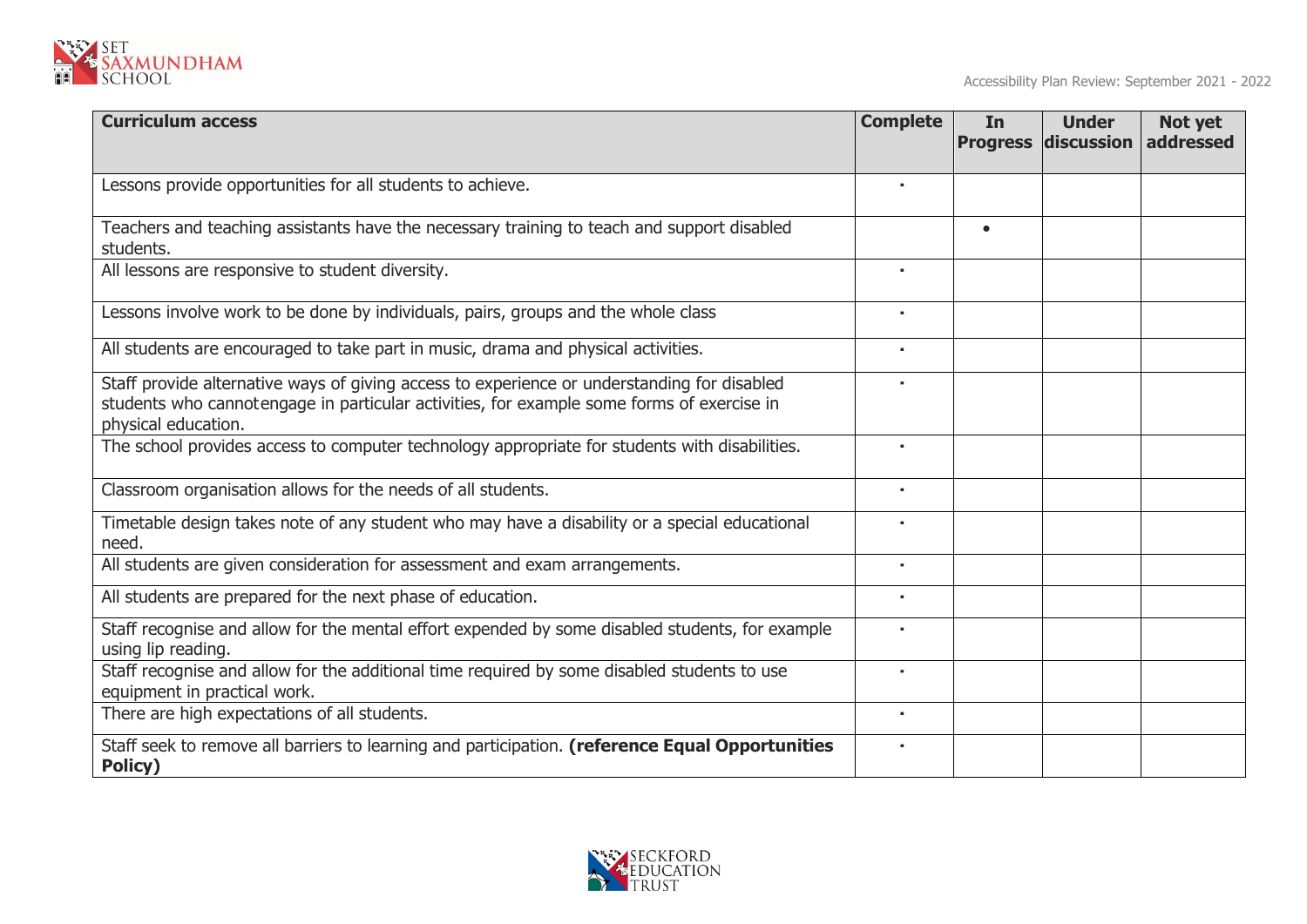

| <b>Information access</b>                                                                                                                                                                                                                                                              | <b>Complete</b> | In | <b>Under</b><br><b>Progress discussion addressed</b> | Not yet |
|----------------------------------------------------------------------------------------------------------------------------------------------------------------------------------------------------------------------------------------------------------------------------------------|-----------------|----|------------------------------------------------------|---------|
| Safeguarding and fire evacuation information is provided (as necessary) in simple language,<br>symbols, large print, on audiotape or in Braille for students, parents/carers, prospective<br>students and visitors who may have difficulty with standard forms of printed information. |                 |    |                                                      |         |
| The school can produce written information in different formats (as required).                                                                                                                                                                                                         |                 |    |                                                      |         |
| Staff are familiar with technology and practices developed to assist people with disabilities.                                                                                                                                                                                         |                 |    |                                                      |         |
| All staff, students and parents have access to information.                                                                                                                                                                                                                            |                 |    |                                                      |         |

## **Accessibility Plan- Key Recommendations**

|                           | <b>KEY RECOMMENDATIONS</b>                                                                                                                                                                                                 |  |  |  |  |  |
|---------------------------|----------------------------------------------------------------------------------------------------------------------------------------------------------------------------------------------------------------------------|--|--|--|--|--|
| <b>Physical access</b>    | Increase visual guides for access tools within the school.<br>Ensure that signage inside and outside the School is clear for all to use.                                                                                   |  |  |  |  |  |
| <b>Curriculum access</b>  |                                                                                                                                                                                                                            |  |  |  |  |  |
| <b>Information access</b> | Renew School Policy so latest information is included and available.<br>Inform parents of options for additional access to information e.g. language translation.<br>Research and implement ease of access to information. |  |  |  |  |  |

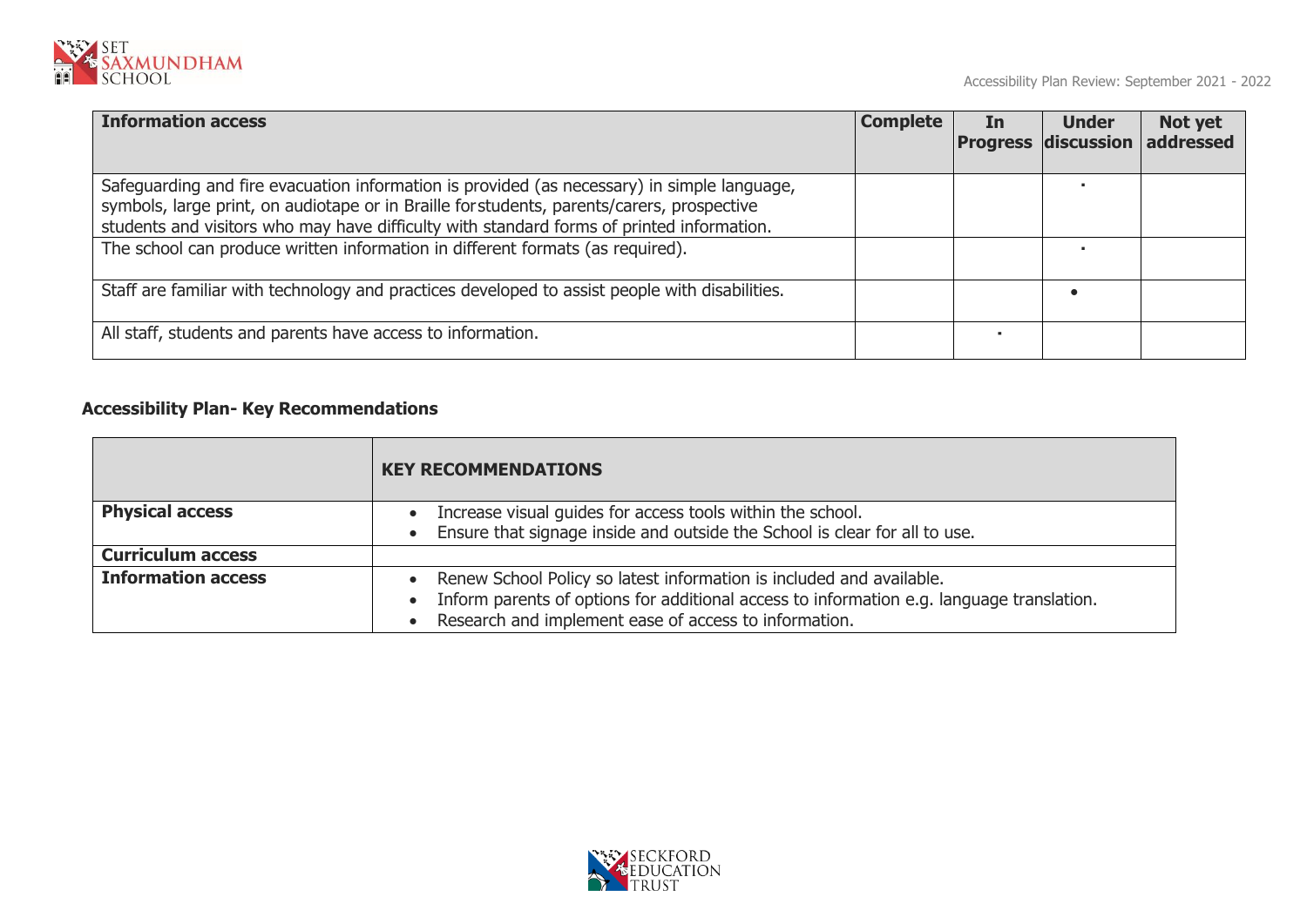

## **Access Plan- Physical Access**

| <b>Time Scale</b>                                    | Targets                                                                                                                                                                                                                                                                    | <b>Activities</b>                                                                                                                                                    | Outcome                                                          | By when    | By whom       | <b>Success Criteria</b>                                                                                                                               |
|------------------------------------------------------|----------------------------------------------------------------------------------------------------------------------------------------------------------------------------------------------------------------------------------------------------------------------------|----------------------------------------------------------------------------------------------------------------------------------------------------------------------|------------------------------------------------------------------|------------|---------------|-------------------------------------------------------------------------------------------------------------------------------------------------------|
| <b>Short term</b><br><b>Medium term</b><br>Long term | Non-visual<br>guides used, to<br>assist people to<br>use buildings<br><i>including lifts</i><br>with tactile<br>buttons.<br>The décor or<br>signage is not<br>confusing or<br>disorientating for<br>disabled students<br>with visual<br>impairment,<br>autism or epilepsy. | Review all<br>signage in the<br>School. Think<br>about where<br>visual signage is<br>used and where<br>it could be<br>used.<br>Check fire<br>signage is<br>accurate. | Signage is<br>evident and<br>supports those<br>with disabilities | April 2022 | TOM/Site team | Signage at School<br>allows all<br>stakeholders a<br>clear<br>understanding of<br>routes and exits.<br>Visual guides<br>areused where<br>appropriate. |